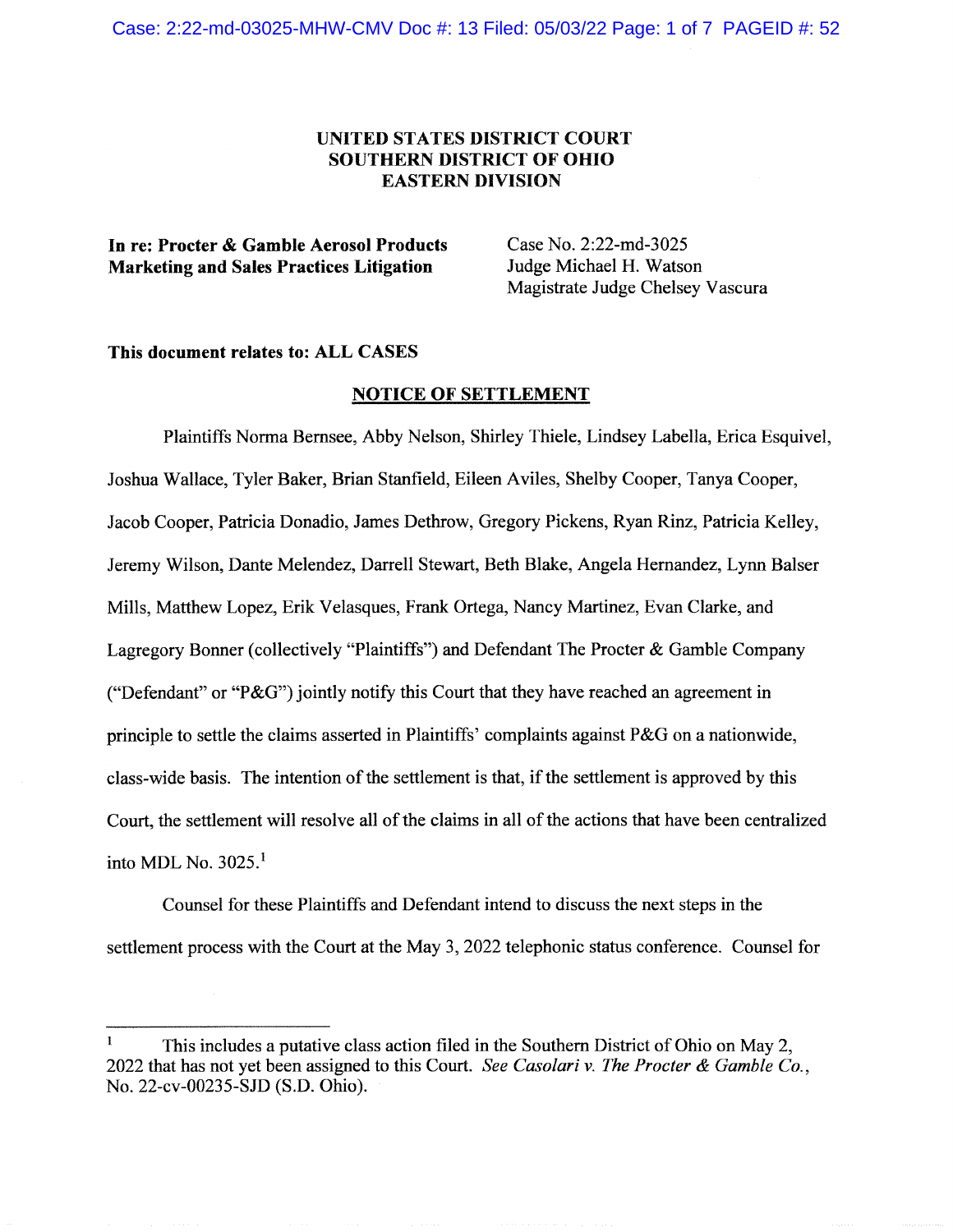the parties are working on executing a comprehensive settlement agreement. They anticipate that the settlement and a motion for preliminary approval of the settlement will be filed on or before June 2, 2022.

Dated: May 3, 2022 Respectfully submitted,

lsl Richard S. Wayne Richard S. Wayne (Ohio Bar No. 0022390) Joseph J. Braun (Ohio Bar No. 0069757) STRAUSS TROY 150 East 4th Street, 4th Floor Cincinnati, Ohio 45202 Telephone: 513-621-2120 Facsimile: 513-241-8259 E-mail: rswayne@strausstroy.com E-mail: jjbraun@strausstroy.com

Counsel for Plaintiffs Tyler Baker and Brian Stanfield, Patricia Kelley, Jeremy Wilson, Dante Melendez, and Darrell Stewart

Baker et al. v. Procter & Gamble Co., Case No. 1:21-cv-00734 Kelley et al. v. Procter  $\&$  Gamble Co., Case No. 1:21-cv-00785

lsl Gary M. Klinger Gary M. Klinger (Illinois Bar No. 6303726) MILBERG COLEMAN BRYSON PHILLIPS GROSSMAN, PLLC 227 W. Monroe Street, Suite 2100 Chicago, IL 60606 Telephone: 866-252-0878 E-mail: gklinger@milberg.com

Nick Suciu III\* MILBERG COLEMAN BRYSON PHILLIPS GROSSMAN PLLC 6905 Telegraph Rd., Suite 115 Bloomfield Hills, MI 48301 Telephone: (313) 303-3472 Facsimile: (865) 522-0049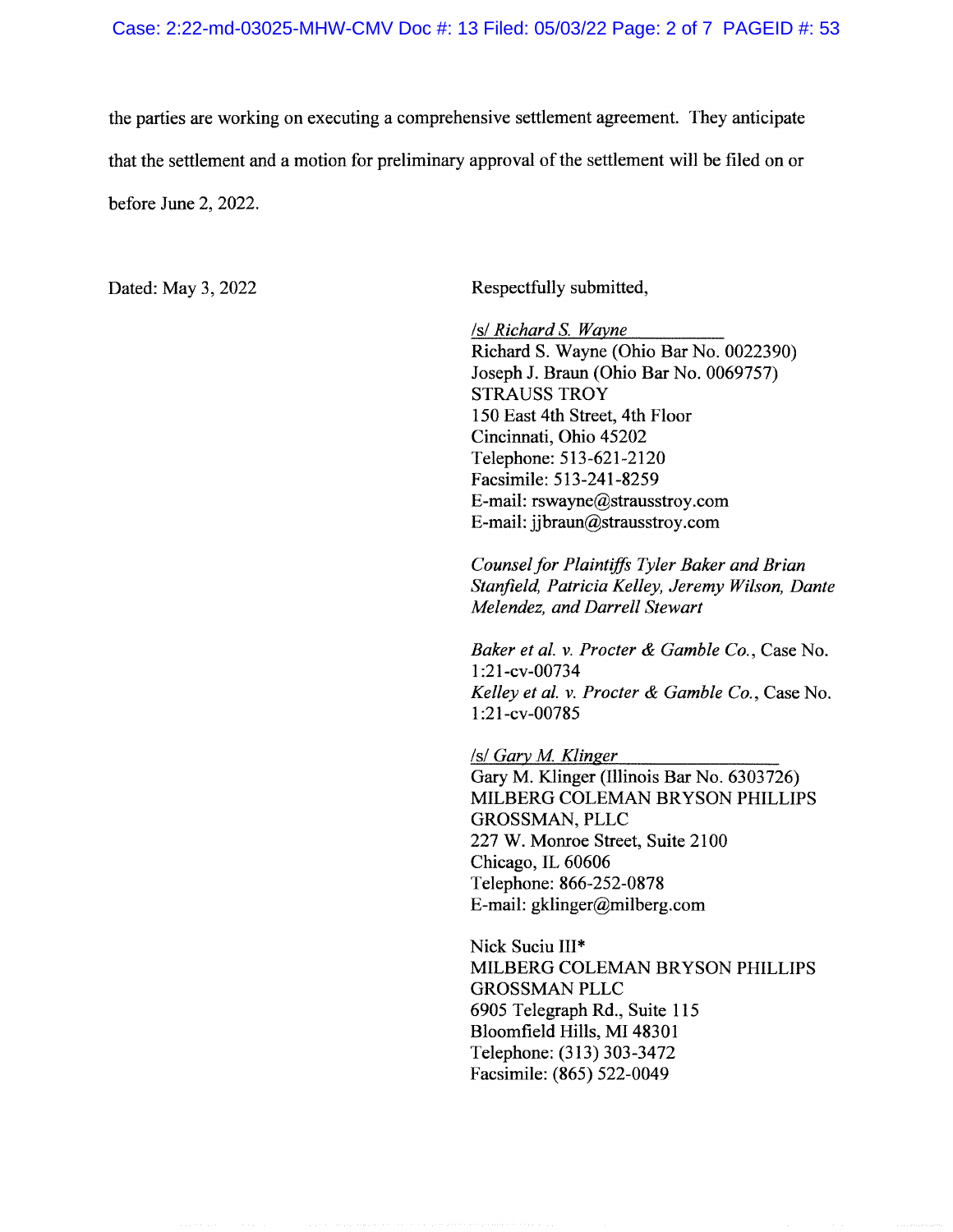Email: nsuciu@milberg.com.

Katrina Carroll LYNCH CARPENTER, LLP 111 W. Washington Street, Suite 1240 Chicago, IL 60602 Telephone: (312) 750-1265 katrina@Icllp.com

Jonathan M. Jagher FREED KANNER LONDON & MILLEN LLC 923 Fayette St. Conshohocken, PA 19428 Tel.: (610) 234-6487 Fax: (224) 632-4521 jjagher@fklmlaw.com

Counsel for Plaintiffs Norma Bernsee, Abby Nelson, Shirley Thiele and Eileen Aviles

Bernsee et al. v. Procter & Gamble Co., Case No. 2:22-cv-2015 Aviles et al. v. Procter & Gamble Co., Case No. 2:22-cv-01950

\*Subject to Pro Hac Vice admission

/s/ Kevin Laukaitis Kevin Laukaitis SHUB LAW FIRM LLC 134 Kings Hwy E., 2nd Fl. Haddonfield, NJ 08033 T: (856) 772-7200 klaukaitis@shublawyers.com

Counsel for Plaintiff Beth Blake

Blake v. Procter & Gamble Co., Case No. 1:21cv-00794

lsl Steven L. Bloch Steven L. Bloch Ian W. Sloss\* SILVER GOLUB & TEITELL, LLP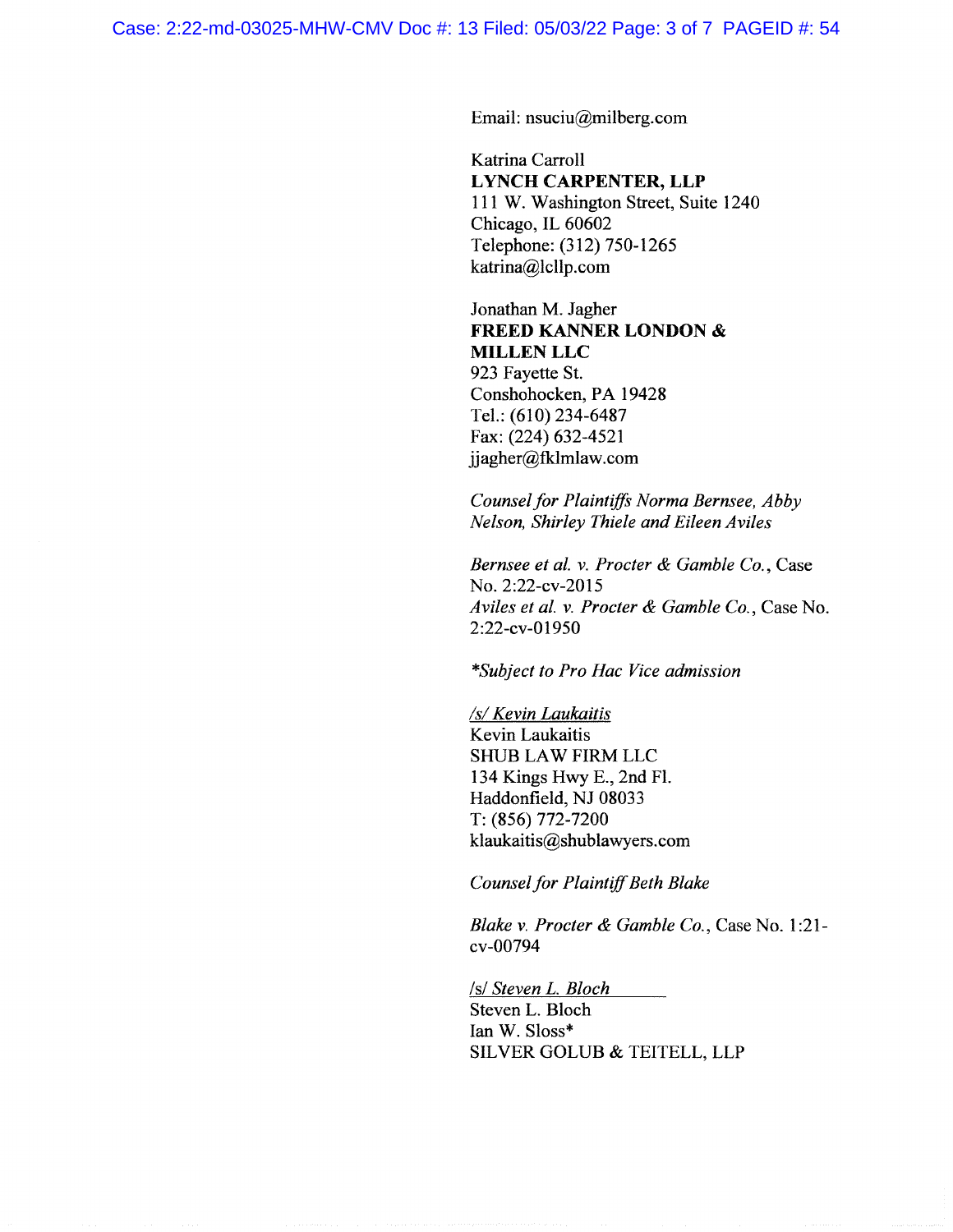One Landmark Square, 15<sup>th</sup> Floor Stamford, CT 06901 Telephone: (203) 325-4491 E-mail: sbloch@sgtlaw.com E-mail: isloss@sgtlaw.com

Counsel for Plaintiffs Erik Velasques, Matthew Lopez, Frank Ortega, Erica Esquivel and Joshua Wallace

Velasques et al. v. Procter & Gamble  $Co$ , Case No. 1:21-cv-00723 Esquivel et al. v. Procter & Gamble Co., Case No. 1:21-cv-00762

\*Subject to Pro Hac Vice admission

lsl Mark S. Reich Mark S. Reich Courtney E. Maccarone LEVI & KORSINSKY, LLP 55 Broadway, 10th Floor New York, NY 10006 Telephone: 212-363-7500 Facsimile: 212-363-7171 E-mail: mreich@zlk.com E-mail: cmaccarone@zlk.com

Counsel for Plaintiffs Tyler Baker and Brian **Stanfield** 

Baker et al. v. Procter & Gamble Co., Case No. 1:21-cv-00734

/s/ Rick Paul

Rick Paul\* Paul LLP 601 Walnut Street, Suite 300 Kansas City, Missouri 64106 T: (816) 984-8100 F: (816) 984-8101 Rick@Pau1LLP.com

Terrence R. Coates (Ohio Bar No. 0085579) MARKOVITS STOCK & DEMARCO, LLC 119 East Court Street, Suite 530 Cincinnati, Ohio 45202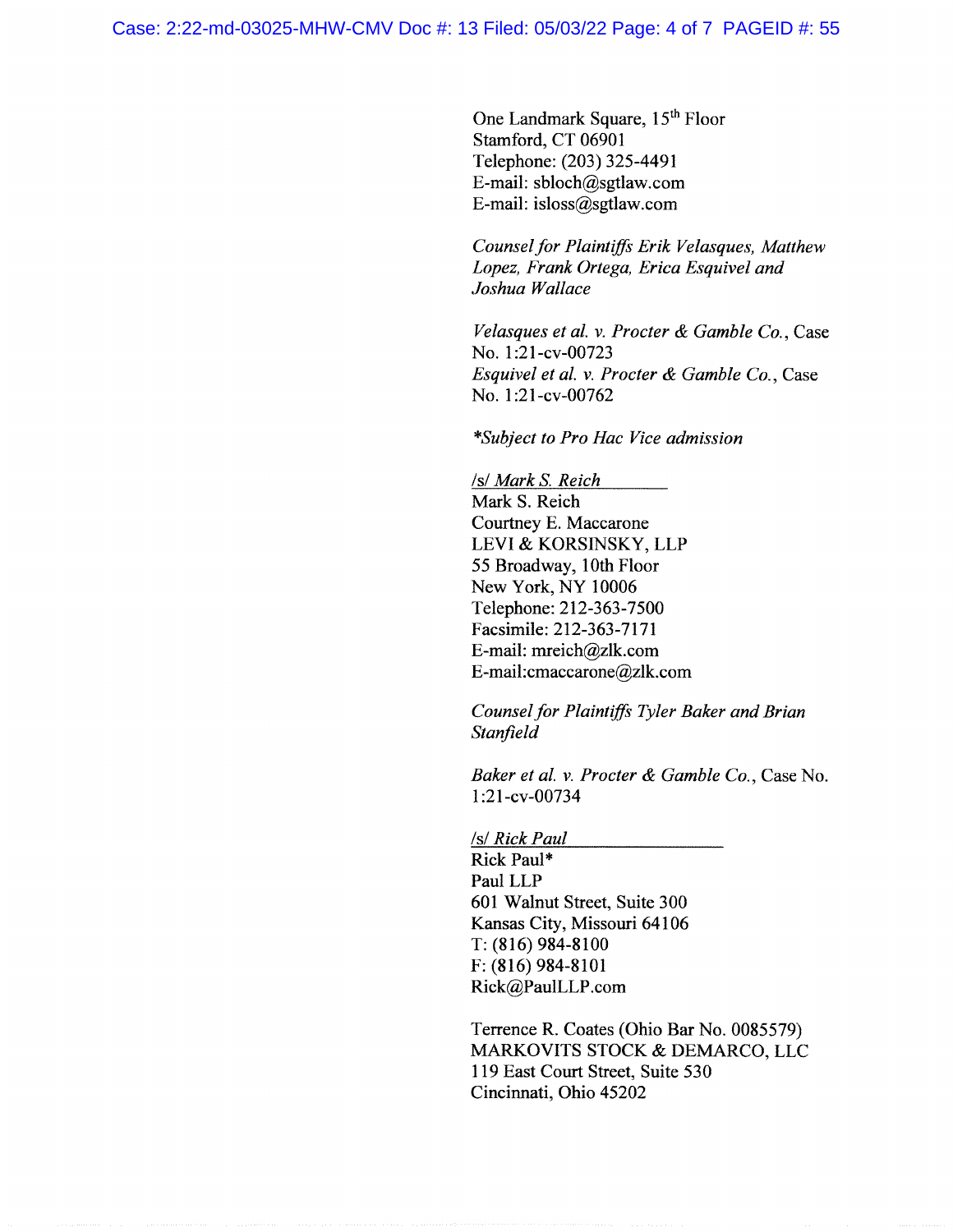Telephone; 513-665-0204 Facsimile: 513-665-0219 E-mail: tcoates@msdlegal.com

Counsel for Plaintiffs Gregory Pickens and Ryan Rinz

Pickens et al. v. Procter & Gamble Co., Case No. 1:21-cv-00786

\*Subject to Pro Hac Vice admission

/s/ Paul Doolittle Paul Doolittle\* Anastopoulo Law Firm LLC 32 Ann Street Charleston, SC 29403 (843) 614-\$888 pauld@akimlawfirm.com

Counsel for Angela Hernandez and Lynn Balser Mills

Hernandez v. Procter & Gamble Co., Case No 3:22-cv-00080 (D.S.C.) Mills v. Procter & Gamble Co., Case No 2:22cv-00044

\*Subject to Pro Hac Vice admission

/s/ R. Jason Richards AYLSTOCK, WITKIN, KREIS & QVERHOLTZ, PLLC R. JASON RICHARDS (FL Bar # 18207) 17 East Main Street, Suite 200 Pensacola, FL 32502 Telephone: 850-202-1010 Facsimile: 850-916-7449 E-mail: jrichards@awkolaw.com

Attorneys for Plaintiffs Nancy Martinez, Evan Clarke, Lagregory Bonner

Martinez et al. v. Procter & Gamble Co., Case No. 2:22-cv-1993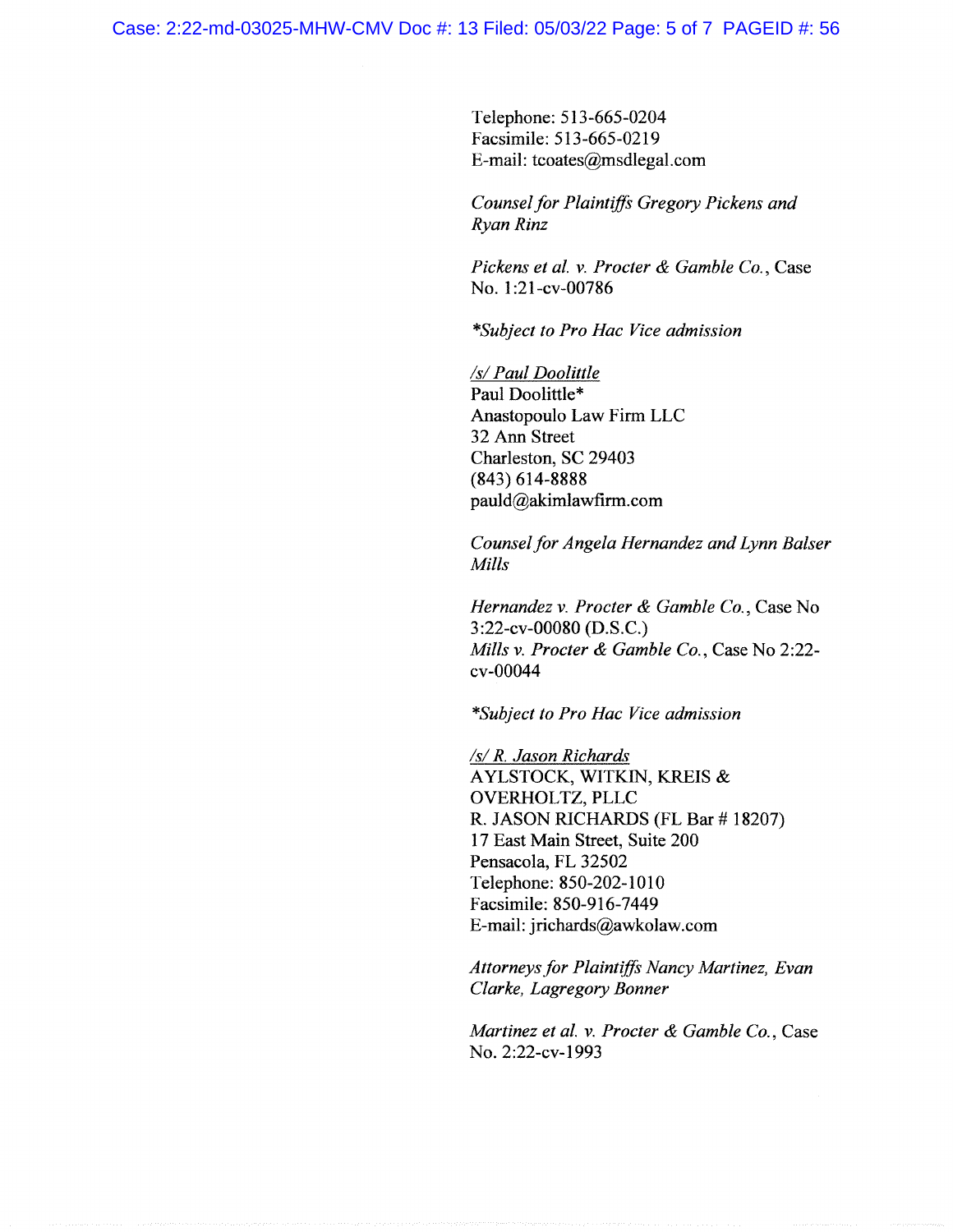$/s/$  Henry Liu

Henry Liu (0082917) Andrew Soukup COVINGTON & BURLING LLP One CityCenter, 850 Tenth Street NW Washington, DC 20001 Telephone: +1 202 662 6000 Email: asaukup@cov.com Email: hliu@cov.com

Amy Heath COVINGTON & BURLING LLP 415 Mission Street, Suite 5400 San Francisco, CA 94105-2533 Telephone: +1 415 591 6000 Email: aheath@cov.com

Keith Shumate (0056190) Kathryn M. Brown (0100426) SQUIRE PATTON BOGGS (US) LLP 2000 Huntington Center 41 South High Street Columbus, Ohio 43215 Telephone: +1 614 365 2700 E-mail: keith.shumate@squirepb.com E-mail: kathryn.brown@squirepb.com

Scott A. Kane (0068839) Jennifer L. Dollard-Smith (0093624) SQUIRE PATTON BOGGS (US) LLP 201 E. Fourth St., Suite 1900 Cincinnati, Ohio 45202 Telephone: +1 513 361 1200 E-mail: scott.kane@squirepb.com E-mail: jennifer.dollard-smith@squirepb.com

Counsel for Defendant The Procter & Gamble Co.